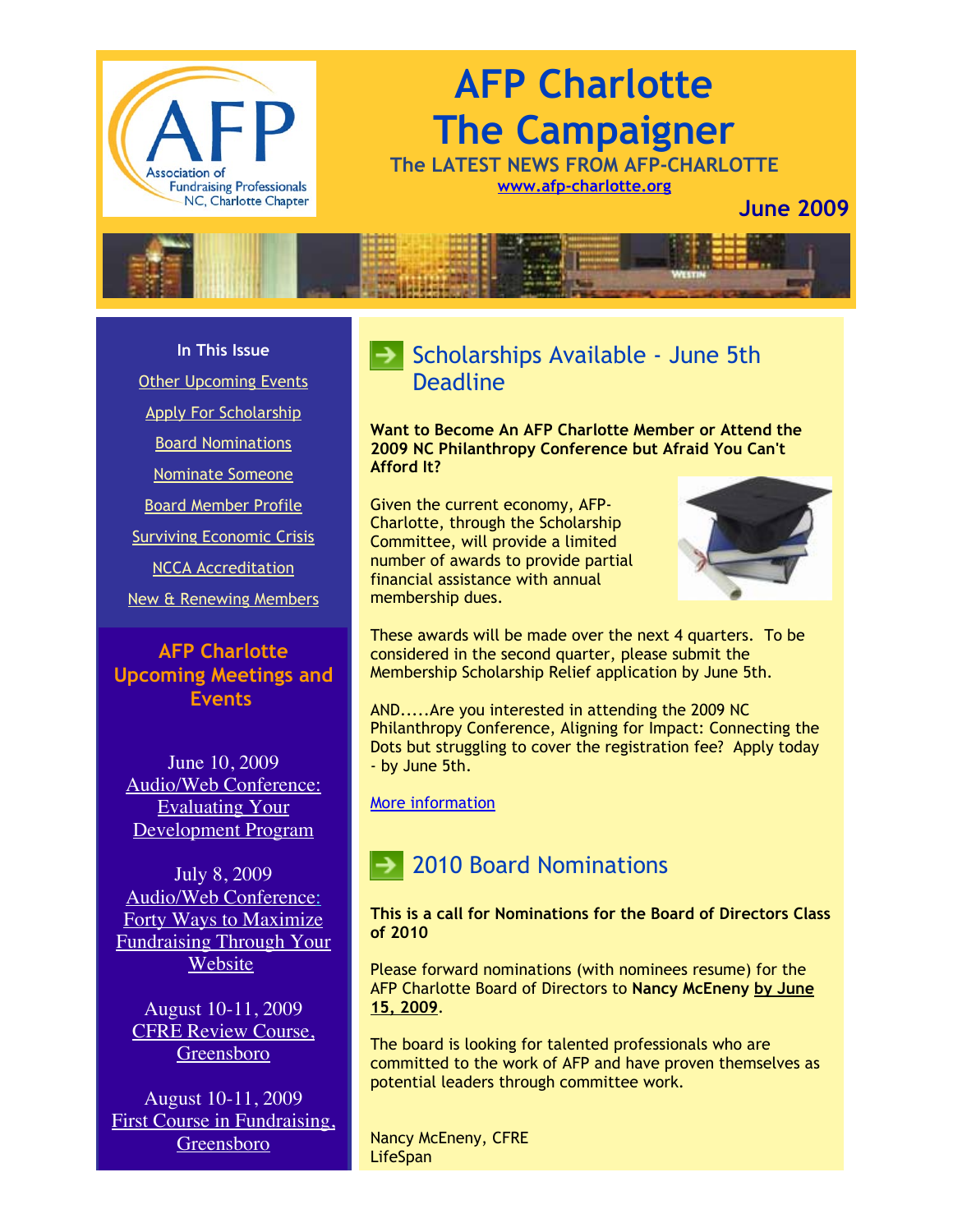August 12, 2009 NC Philanthropy [Conference - Greensboro](http://www.afptriangle.org/rsvppage_details.html?id=2432)

August 24, 2009 [Major Gifts Affinity Group](http://www.afp-charlotte.org/rsvp_details.html?id=2310)

> September 16, 2009 Transparency & [Accountability in the](http://www.afp-charlotte.org/rsvp_details.html?id=2223) Nonprofit Sector

October 21, 2009 [Women In Philanthropy](http://www.afp-charlotte.org/rsvp_details.html?id=2224)

November 18, 2009 National Philanthropy Day **Celebration** 

December 9, 2009 Audio/Webconference: How to Have [Conversations with Donors](http://www.afp-charlotte.org/rsvp_details.html?id=2225) About Planned Gifts

#### **Other Upcoming Events**

June 18, 2009 Tim Delaney, CEO, National Council of Nonprofits Embassy Suites, Charlotte Lunch 'n' Learn: Surviving the economic crisis by doing the [right thing: A nonprofit toolbox](https://www.philanthropyjournal.org/civicrm/event/info?reset=1&id=40) for ethical decision-making

AFP South Carolina Low Country Chapter: June 22, 2009 Charleston, SC Summer Institute [More information](http://www.afp-charlotte.org//customers/102012921065393/filemanager/Lowcountry_AFP_2009_Summer_Institute.doc)

**AFP Charlotte Chapter Executive Referral Service**

Director, Community Affairs and Development 200 Clanton Road Charlotte, NC 28217 704-944-5109 work 704-944-5102 fax [nmceneny@lifespanservices.org](mailto:nmceneny@lifespanservices.org)

## **Nominations Being Accepted**

**They can't win if you don't nominate them!** Please take a few minutes to nominate an individual or organization by the deadline of **June 17th.** 

The 2009 National Philanthropy Day event will be held on Wednesday, November 18th at the Charlotte Convention Center.

Award categories are:

Outstanding Champion of Diversity Award Outstanding Philanthropist Award Outstanding Emerging Philanthropist Award Outstanding Philanthropic Small Business Award Outstanding Legacy Award Outstanding Student Philanthropy Award Outstanding Philanthropic Organization Award Outstanding Volunteer Fundraiser Award Outstanding Professional Fundraising Executive Award

[For more information, including criteria, past award recipients](http://www.afp-charlotte.org/nationalphilanthropyday.html) and to complete a nomination form.



**Board Member Profile** 

**Doug Hartjes, CFRE Development Officer**

**Crisis Assistance Ministry**

**AFP Charlotte Board President-Elect**

**How many years have you been in development?**

Seven years

**A little about your current position at Crisis Assistance:** My mission is to broaden awareness of Crisis Assistance Ministry and the tremendous need of families in poverty in our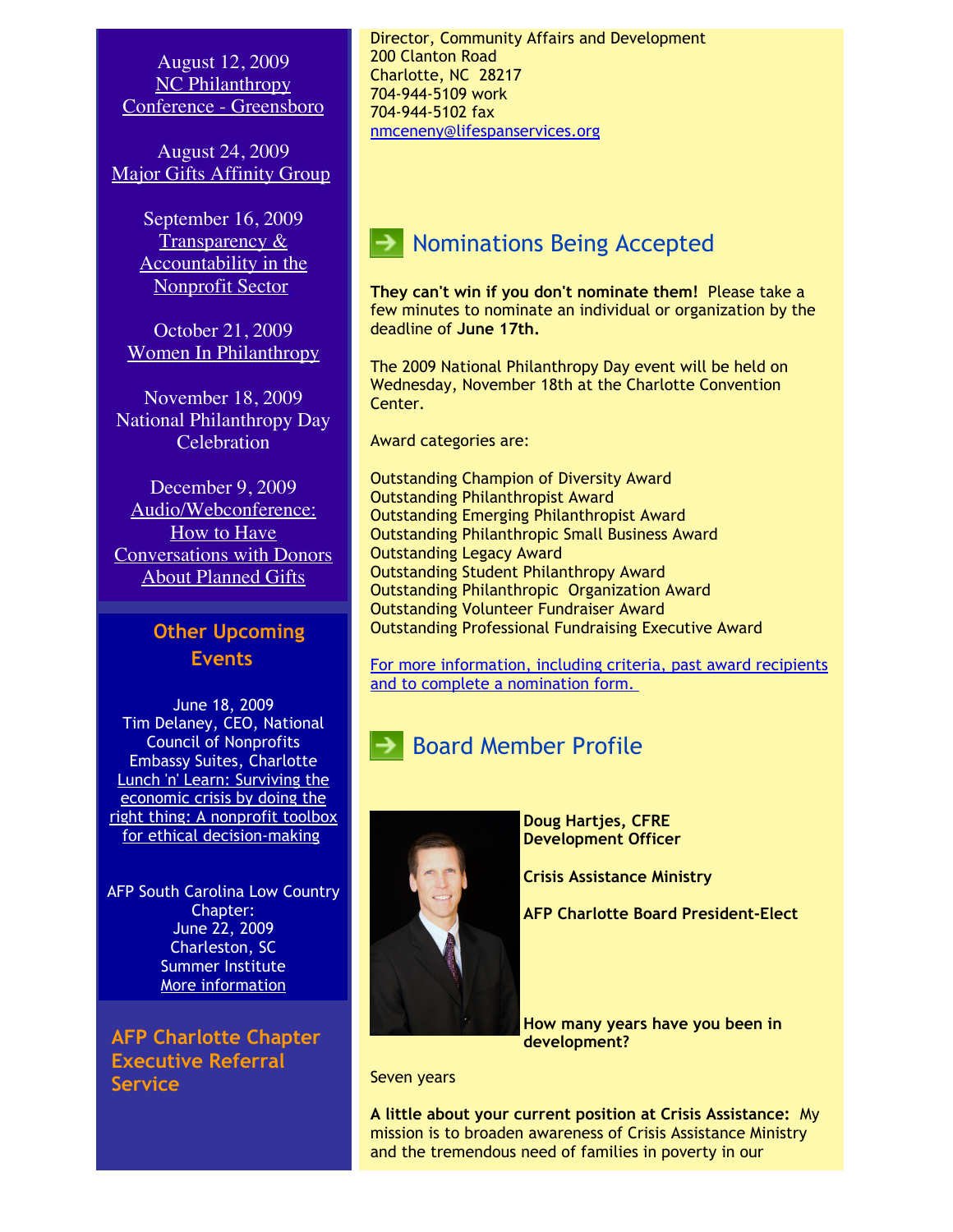

AFP-Charlotte offers two

levels of executive referral service:

Position announcement emailed to AFP-Charlotte email list and posted on website.

Position announcement posted on AFP-Charlotte web site only

Job postings will be removed from the web site after being posted for 60 days.

[For More Information and to](http://www.afp-charlotte.org/executivereferrals.html) view available positions



#### **2009 Board Members**

PRESIDENT [Beth Fischer, JD, CFRE](mailto:beth.fischer@uncc.edu) *Director of Development Belk College of Business, UNC Charlotte*

PRESIDENT-ELECT [Doug Hartjes, CFRE](mailto:dhartjes@crisisassistance.org) *Development Officer Crisis Assistance Ministry* community. Whether it is meeting with a donor, speaking to the media, or working on development strategy, I am rewarded daily by the lives we change. Although these are challenging times, we are using the current economic situation as a way to be proactive in our development strategies. For instance, I will be focusing even more on our major gift and planned giving efforts to ensure our agency will meet the incredible increase in demand we are seeing now and will expect to see in the future. I have been fortunate to work with one of the best development teams around, and it's exciting to see the wonderful growth in fundraising we've experienced. Prior to my arrival, Crisis Assistance Ministry raised less than \$2 million a year - we're on track to raise over \$4 million this year.

**How you came to the profession:** After 15 years in the corporate world I decided I needed a more fulfilling career. I heard about a development opportunity at Crisis Assistance Ministry and saw a lot of parallels between what I did in the for-profit world and what I would be doing at the agency. My background was sales, marketing, and communications, but I always had a strong passion for helping others. I simply went from being a volunteer to making it my career.

**Who do you consider your mentors or most important influence?** The two people who have been instrumental in shaping my development mind have been Michael Rose and Karla Williams. Their wisdom and leadership has truly been an inspiration to me. I am also fortunate to have a large network of peers through AFP, both locally and nationally, with whom I can share ideas and best practices.

#### Mentee Graduation



#### $\blacktriangleright$  Surviving Economic Crisis

CHARLOTTE - Surviving the economic crisis through ethical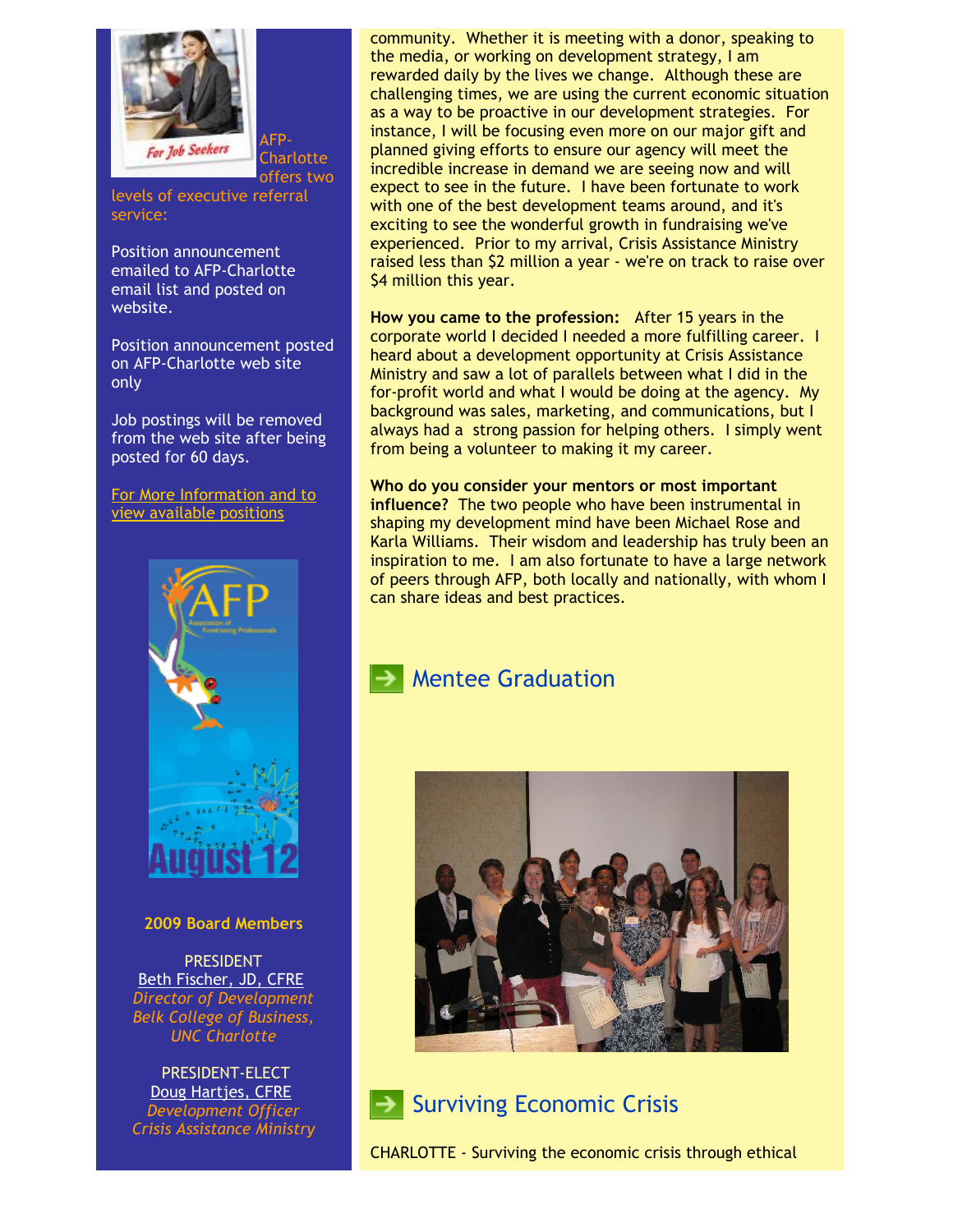**SECRETARY** 

[Jenni Gaisbauer, CFRE](mailto:jgaisbauer@museumofthenewsouth.org) *Senior Vice President of Development Levine Museum of the New South*

#### **TREASURER** [Jennifer Sheely](mailto:jennifers@holyangelsnc.org) *Vice President of Development Holy Angels Foundation, Inc.*

PAST PRESIDENT [Nancy McEneny, CFRE](mailto:nmceneny@lifespanservices.org) *Director of Community Affairs & Development LifeSpan*

MARKETING/COMMUNICATIONS [Armen S. Boyajian](mailto:asboyajian@charlottediocese.org) *Director of Leadership Giving Catholic Diocese of Charlotte*

#### **MENTORING**

[Linda Breen](mailto:lbreen@uncc.edu) *Director of Philanthropy College of Education UNC Charlotte*

**MEMBERSHIP** [Michelle Hamilton, CFRE](mailto:michelle@michellehamiltononline.com) *Consultant*

EXECUTIVE REFERRAL [Todd W. Hartung, Jr.](mailto:Hartungt@queens.edu) *Associate VP Alumni Programs & Annual Giving Queens University of Charlotte*

NATIONAL PHILANTHROPY DAY [Tiffany M. Hilson](mailto:thilson@urbanleaguecc.org) *Vice President - Development & Communications Urban League of Central Carolinas*

EDUCATION, ETHICS & YOUTH IN PHILANTHROPY [Shannon Hinson](mailto:shinson@thompsoncff.org) *Director of Annual Fund Thompson Child & Family Focus*

## SENIOR FORUM

[Patton McDowell](mailto:PM@pattonmcdowell.com) *Consultant Patton McDowell & Associates, LLC* 

decision-making will be the focus of a June 18 workshop for nonprofits.

Part of a statewide series sponsored by the Raleigh-based Philanthropy Journal, the Charlotte workshop will feature **Tim Delaney, president of the National Council of Nonprofits.**

The workshop, to be held from 11:30 a.m. to 1:30 p.m. at Embassy Suites Charlotte, will offer practical and easy ethics tools nonprofits can use to guide their daily work and decisionmaking, protect their organizations and advance public trust.

[For More Information](https://www.philanthropyjournal.org/civicrm/event/info?reset=1&id=40)

## $\blacktriangleright$  CFRE Program Receives Distinguished NCCA Accreditation

4 May 2009 (Alexandria, VA) -- The Certified Fund Raising Executive International Credentialing Board (CFRE International) is proud to announce the Certified Fund Raising Executive (CFRE) program has been granted accreditation by the National Commission for Certifying Agencies (NCCA).

NCCA, the accrediting arm of the National Organization for Competency Assurance (NOCA), grants accreditation to a select group of organizations that demonstrate compliance with the NCCA Standards for the Accreditation of Certification Programs. The accreditation process includes a comprehensive and independent expert analysis of the certification program against the highest industry standards.

"While CFRE International has always adhered to quality standards in certification, accreditation by NCCA serves as an indicator to the nonprofit sector, our donors, and other stakeholders that the CFRE is a psychometrically sound and legally defensible certification exam. It is a reliable tool for measuring that a fundraising professional has mastered the set of knowledge, skills and abilities to be an effective fundraiser," said Susan Davies Goepp, CFRE, chair of CFRE International's Board of Directors. [Read More](http://www.afp-charlotte.org/customers/102012921065393/filemanager/CFRE_NCCA_Accreditation.doc)

## New and Renewed Members

#### *As of April 30, 2009*

**Lucy O. Anderson**, Charlotte Latin School **Thomas Atwood**, Pi Kappa Phi Foundation, NEW **Ann S. Barnes**, Children's Scholarship Fund-Charlotte, **NEW** 

**Jennifer Bower**, Children's Attention Home, Inc., NEW **Armen Boyajian**, Diocese of Charlotte

**Amanda Breeden**, New York State Coalition Against Domestic Violence, NEW

**Stephanie Burrell**, Children's Home of Cleveland **County** 

**Lisa Church**, Cabarrus Meals on Wheels **Cynthia H. Clark, CFRE**, Hospice & Palliative Care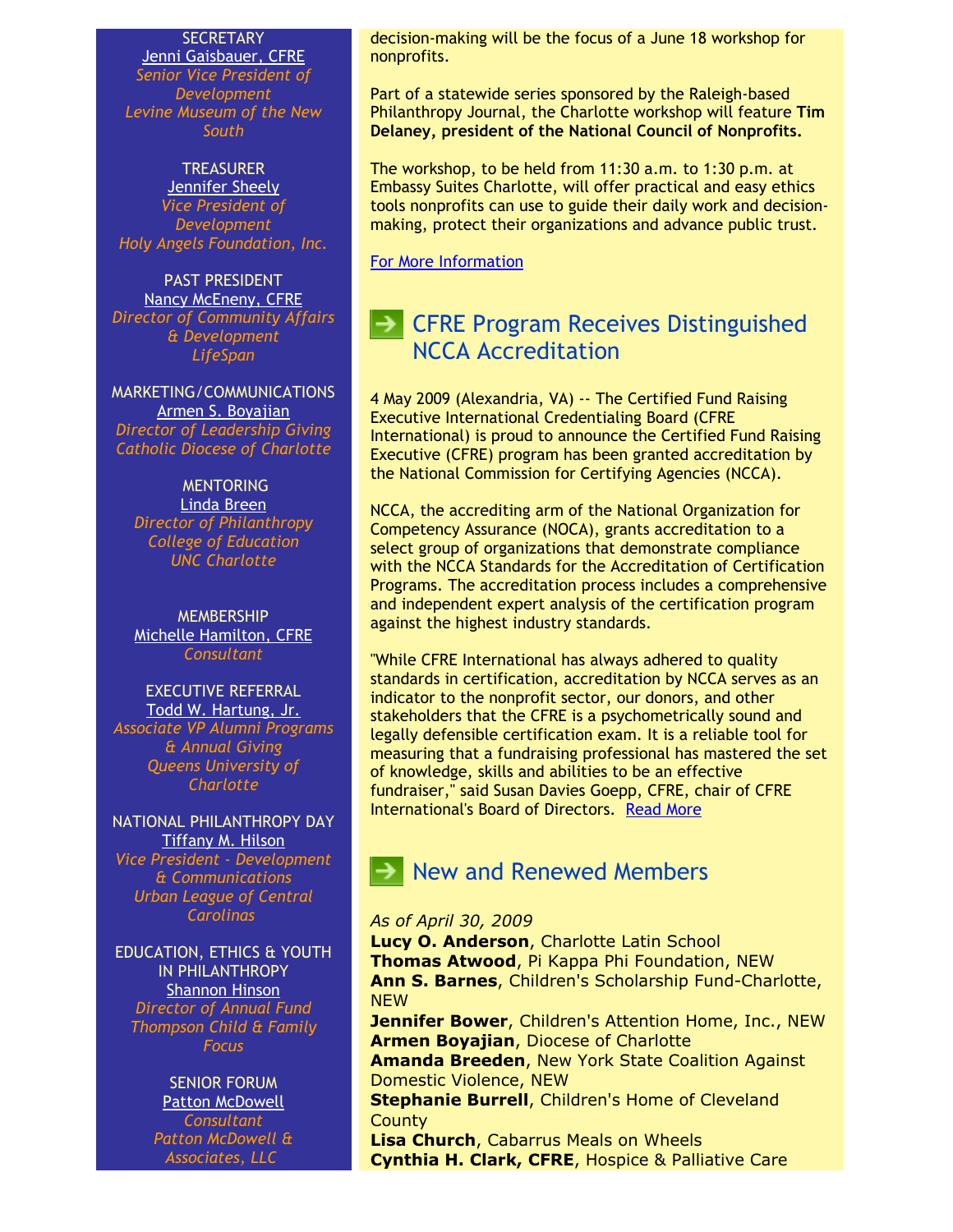DIVERSITY [Kishshana Palmer Teele](mailto:kishshana.teele@gmail.com) *Chief Development Officer Big Brothers Big Sisters of Greater Charlotte*

SCHOLARSHIPS [Amy Tribble](mailto:amy@cfcrights.org) *Director of Development Council for Children's Rights*

EVERY MEMBER CAMPAIGN Armen S. Boyajian Director of Leadership Giving Catholic Diocese of Charlotte

> Sharon Tripp *Chapter Administrator*

### $\rightarrow$  2009 Executive Committee



**President** Beth Fischer, JD, CFRE - Director of Development Belk College of Business, UNC **Charlotte** 



**President-Elect** Doug Hartjes, CFRE Development **Officer** Crisis Assistance **Ministry** 



**Secretary** Jenni Gaisbauer, CFRE - Senior Vice President of Development **Levine Museum of** 





**Treasurer** Jennifer Sheely Vice President of Development - Holy Angels Foundation Inc.

**Past President** Nancy McEneny, CFRE Director of Community Affairs & Development, LifeSpan

Charlotte Region **Chris Comstock**, Donor2 by Campus Management, NEW **Hilary Dack**, Queens University of Charlotte, NEW **Donnie Daugherty**, NEW **Ashley Delamar**, The Salvation Army, NEW **Gainor Eisenlohr**, Charlotte Housing Authority **Laura Beth Ellis**, Queens University of Charlotte, NEW **Kimber Flynn**, Indiblu Creative, NEW **Martha Fowler, CFRE**, Parkinson Assoc The Carolinas **Mary Gaertner**, University of North Carolina at **Charlotte Vanessa Ena Garcia**, Johnson & Wales University, **NEW Darlena C. Goodwin**, University of North Carolina **Charlotte Jane Sparks Grosse**, Elon Homes for Children **Dawn Guptill**, Lois' Lodge **Susan Harris**, The Fletcher School **Tiffany Monee Hilson**, Urban League of Central **Carolinas Nicole Holtz**, M2 Foundation for Kids, NEW **Cameron Hunter**, Presbyterian Hospital Foundation **Amy Beth Hutchison**, Bethlehem Center of Charlotte **Jacqueline Isiguen**, UNC Charlotte **Bill R. Kelley**, KBCG Consulting **Janet Knight**, Children's Attention Home, Inc., NEW **Katherine Lambert, CFRE**, The Lambert Group **Farrah Lane**, YWCA Central Carolinas **Kathy Larson**, Kathy Larson & Assoc. **Eric Law**, International House, NEW **Alan W. Lee**, Capstone Advancement Partners **Patricia Newman LeNeave**, Charlotte-Mecklenburg Senior Centers, Inc. **Grace M. Lewis, CFRE**, United Way of York County, SC **Sue Littauer**, Jewish Federation of Charlotte **Richard Michael Mara, CFRE**, Covenant Day School **Sandra Marshall,** NASCAR **Trudy Massey-Walker**, Children's Attention Home, Inc., NEW **William McDonald**, Bethlehem Center **Cassie McIntyre**, Hospice & Palliative Care of Cabarrus County, NEW **Ruby Mossor**, UMAR, NEW **Heather Murphy, CFRE**, The Health Foundation, Inc. **Joanne O'Brien Beam, Capstone Advancement** Partners **Kishshana Palmer**, Big Brothers Big Brothers of Greater Charlotte **Julia Roddey Paul Ashley Clayton Peeler**, American Cancer Society **Anne Pfeiffer**, Pat's Place Child Advocacy Center **Brandon Prescott**, Council for Children's Rights, NEW **Leslie Quinlivan,** Teaching Fellows Institute, NEW **David C. Rainey**, Davidson Retirement Comm. Inc. **Mary Ellen Randall**, Youth Homes, Inc, NEW

**William G Rice**, Hickory Grove Christian School, NEW